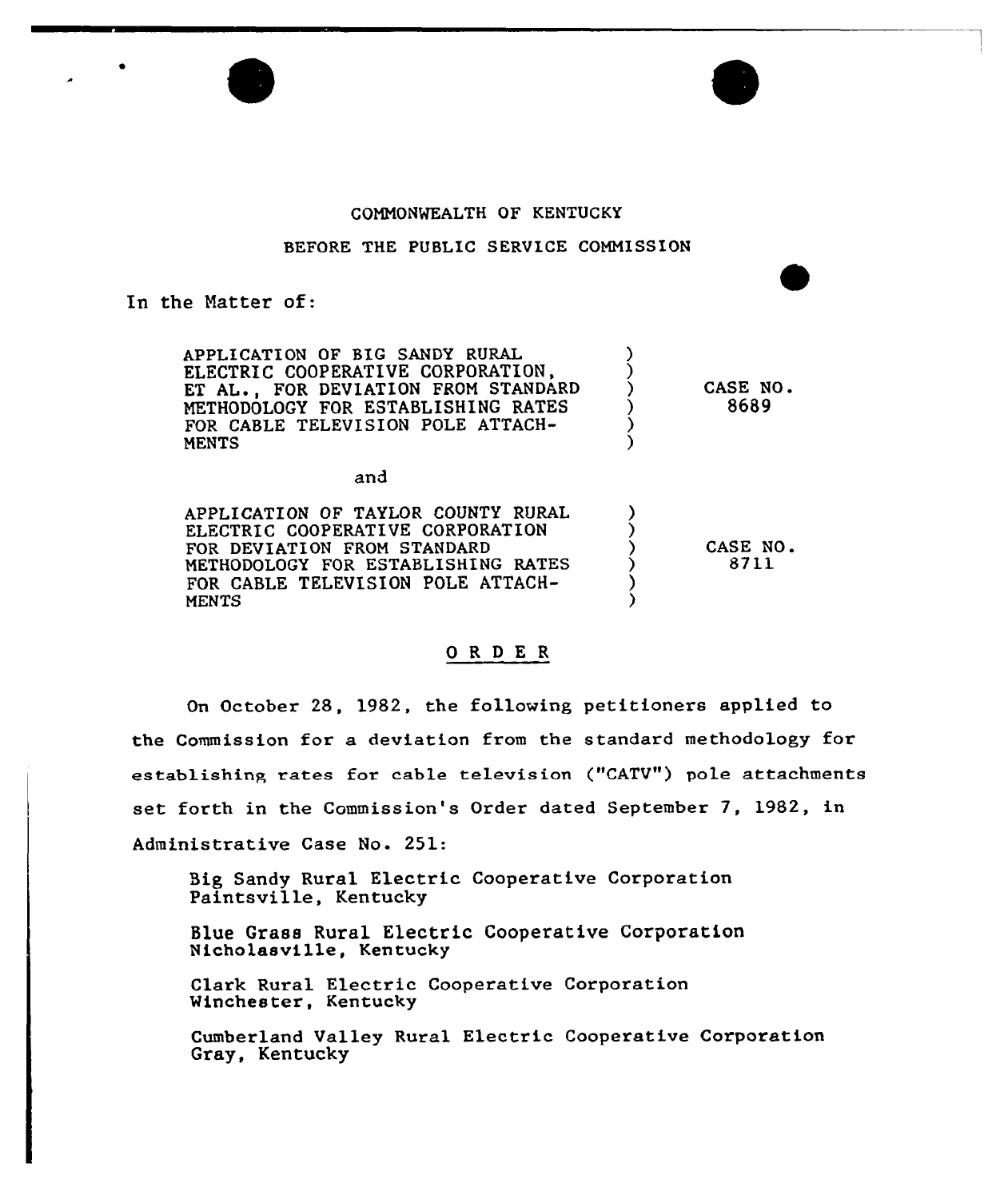

Farmers Rural Electric Cooperative Corporation Glasgow, Kentucky

Fleming-Mason Rural Electric Cooperative Corporation Flemingsburg, Kentucky

Fox Creek Rural Electric Cooperative Corporation Lawrenceburg, Kentucky

Grayson Rural Electric Cooperative Corporation Grayson, Kentucky

Green River Electric Corporation Owensboro, Kentucky

Harrison Rural Electric Cooperative Corporation Cynthiana, Kentucky

Henderson-Union Rural Electric Cooperative Corporation Henderson, Kentucky

Inter-County Rural Electric Cooperative Corporation Danville, Kentucky

Jackson Purchase Electric Cooperative Corporation Paducah, Kentucky

Licking Valley Rural Electric Cooperative Corporation Vest Liberty, Kentucky

Meade County Rural Electric Cooperative Corporation Brandenburg, Kentuck

Nolin Rural Electric Cooperative Corporation Elizabethtown, Kentucky

Owen County Rural Electric Cooperative Corporation Owenton, Kentucky

Salt River Rural Electric Cooperative Corporation 5ardstown, Kentucky

Shelby Rural Electric Cooperative Corporation Shelbyville, Kentucky

South Kentucky Rural Electric Cooperative Corporation Somerset, Kentucky

 $\alpha = 1$  and  $\alpha = 1$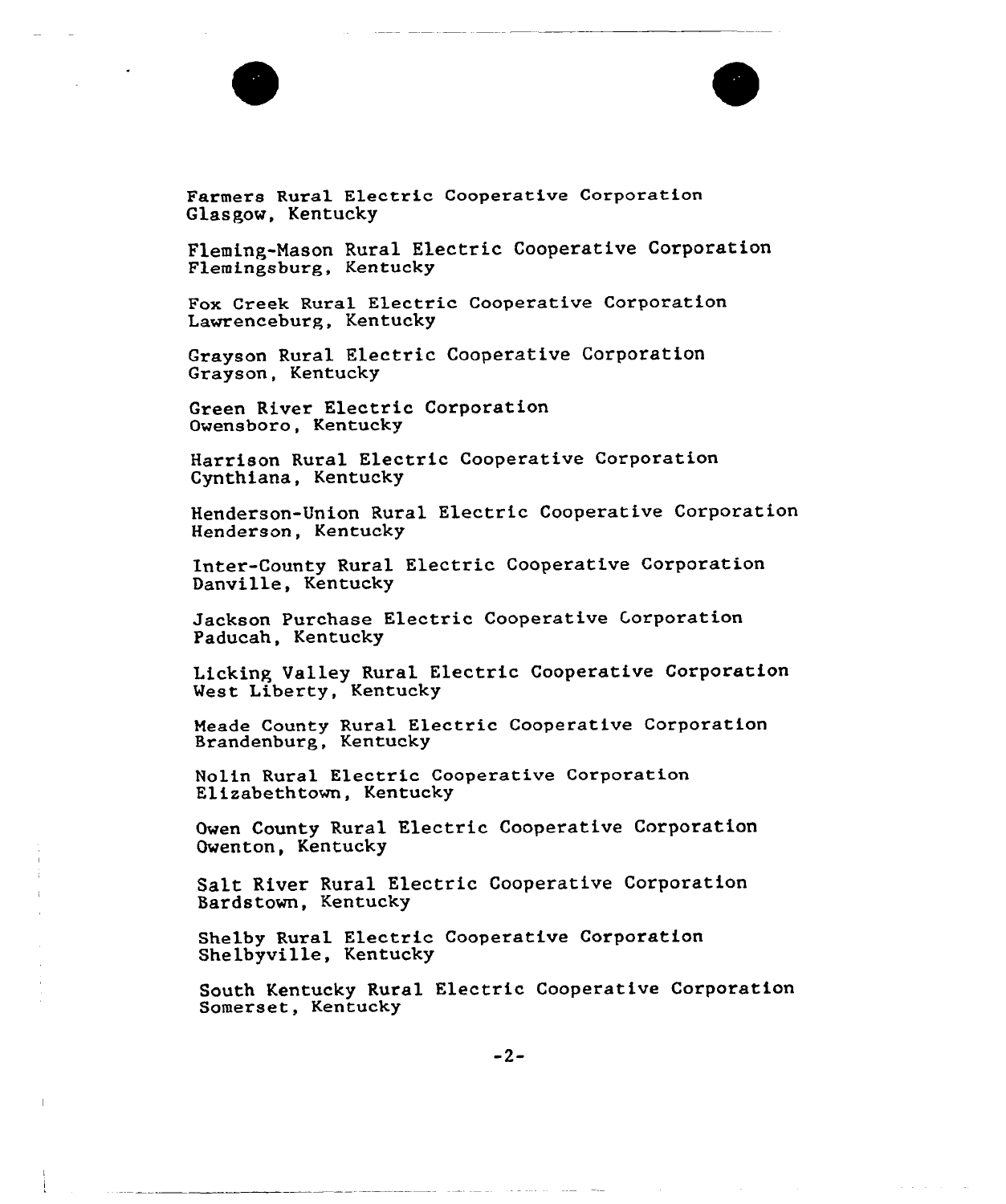On October 29, 1982, Taylor County Rural Electric Cooperative Corporation, in Case No. 8211, joined in the petition of the foregoing utilities, seeking the same deviations. These cases were consolidated for all purposes.

Petitioners first requested a deviation from the Commission's finding in Administrative Case No. 251 that the embedded cost of the average bare pole for electric utilities should be 85 percent of the amount on Federal Energy Regulatory Commission ("FERC") Form 1, Account 364. In support of this, petitioners assert that they do not include appurtenances in Account 364, and therefore, the 85 percent factor should not apply to them.

Petitioners further requested a deviation from the Commission's Order in Administrative Case No. 251 requiring that the embedded cost of all 35-foot, 40-foot and 45-foot poles be used for the purpose of calculating, the pole attachment rate. They asserted that CATV attachments are made on poles installed in urban areas, in the last <sup>25</sup> years or less, at a cost in excess of the average bare pole cost in Account 364.

On January 26, 1983, Blue Grass Rural Electric Cooperative Corporation, Jackson Purchase Electric Cooperative Corporation, and Owen County Rural Electric Cooperative Corporation withdrew their applications for deviations. At the same time, the remaining petitioners moved to amend their application to the extent

 $-3$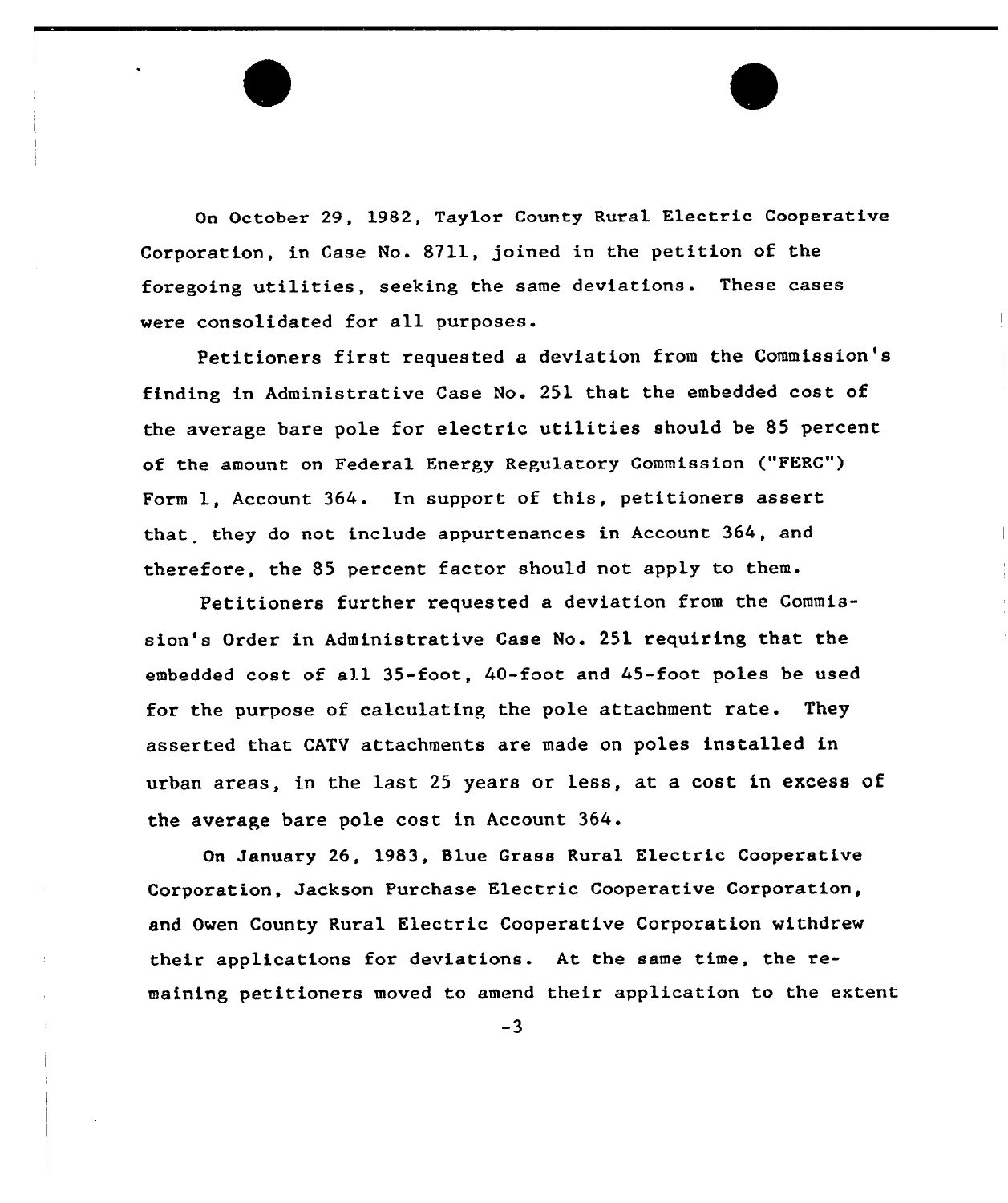that only the cost of poles installed in the last 20 years be used for establishing pole attachment rates.

# DISCUSSION

Evidence at the hearing on December 15, 1982, supported the petitioners' assertion that many of them include only bare pole costs in FERC Form <sup>1</sup> Account 364, with appurtenances recorded in sub-accounts. The Commission's Order in Administrative Case No. 251 recognized that many utilities do not segregate the cost of "minor" appurtenances, and that 85 percent of the amount recorded in Account 364 is an appropriate provision for average bare pole costs for such utilities. However, when a utility can show that it separately records the cost of all appurtenances, it should be alloved to use 100 percent of Account <sup>364</sup> for its bare pole cost. The Commission will allow this deviation, but the burden of proof vill be on the utility to show, in documentation accompanying its tariffs, that the costs of all appurtenances are separately recorded.

Petitioners' second request for deviation is not so readily disposed of. The Commission's Order of September 17, 1982, in Administrative Case No. 251 stated on  $p$ . 8 that, "The Commissio has determined that the methodology shall be (1) the embedded cost of an average bare pole of the utility of the type and size which is or may be used for the provision of CATV attachment  $\ldots$ (Emphasis supplied.)

 $-4$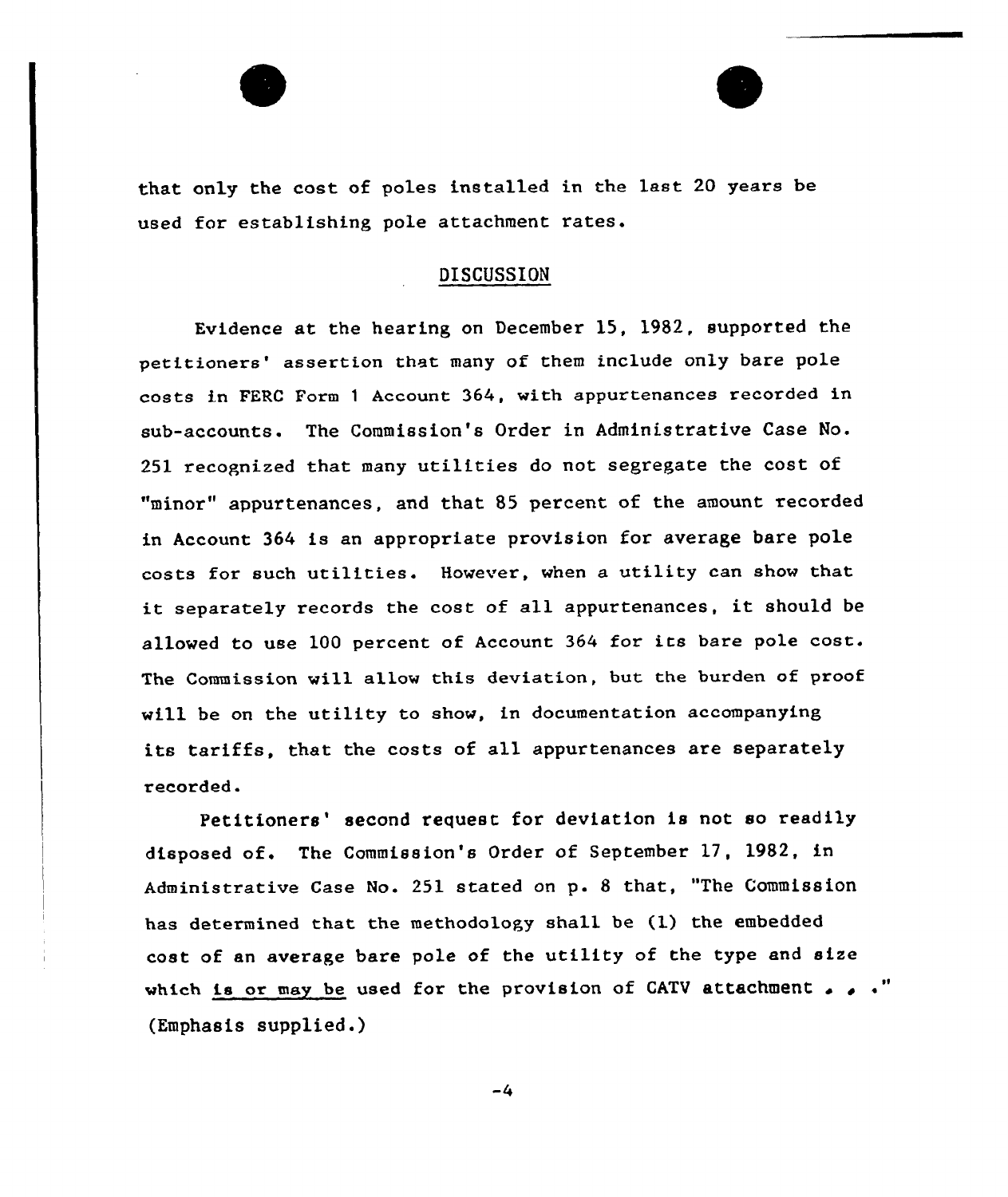Petitioners' evidence at the hearing, consisting of oral testimony and exhibits, was based on utility surveys, a few by physical count and others by utility plant records, tending to show that existing cable attachments were generally located in urban areas, where poles newer than their total pole population are installed. Petitioners' position is that only these newer poles should be used for purposes of computation of pole attachment rates.

The Commission cannot accept this viewpoint, nor grant the requested deviation, for the following reasons:

1. The Commission has determined that CATV operators requesting pole attachments are customers of the utility pole owners. No other class of customers of petitioning utilities is required to pay rates which vary with the age of the facilities (poles, lines, transformers, etc.) used to serve those particular customers. While cost of service is a determining consideration in developing tariff rates for particular classes of customers, those rates are charged to all customers in the same classification, no matter how long the customer has had the particular service;

2. Petitioners' surveys do not purport to take into account the age of poles available for possible future CATV attachments, and in fact many of the utilities at the hearing did not check all their poles and could not state authoritatively that they had found and reported on all attachments on their systems. To allow the requested deviation for existing systems only would require

 $-5$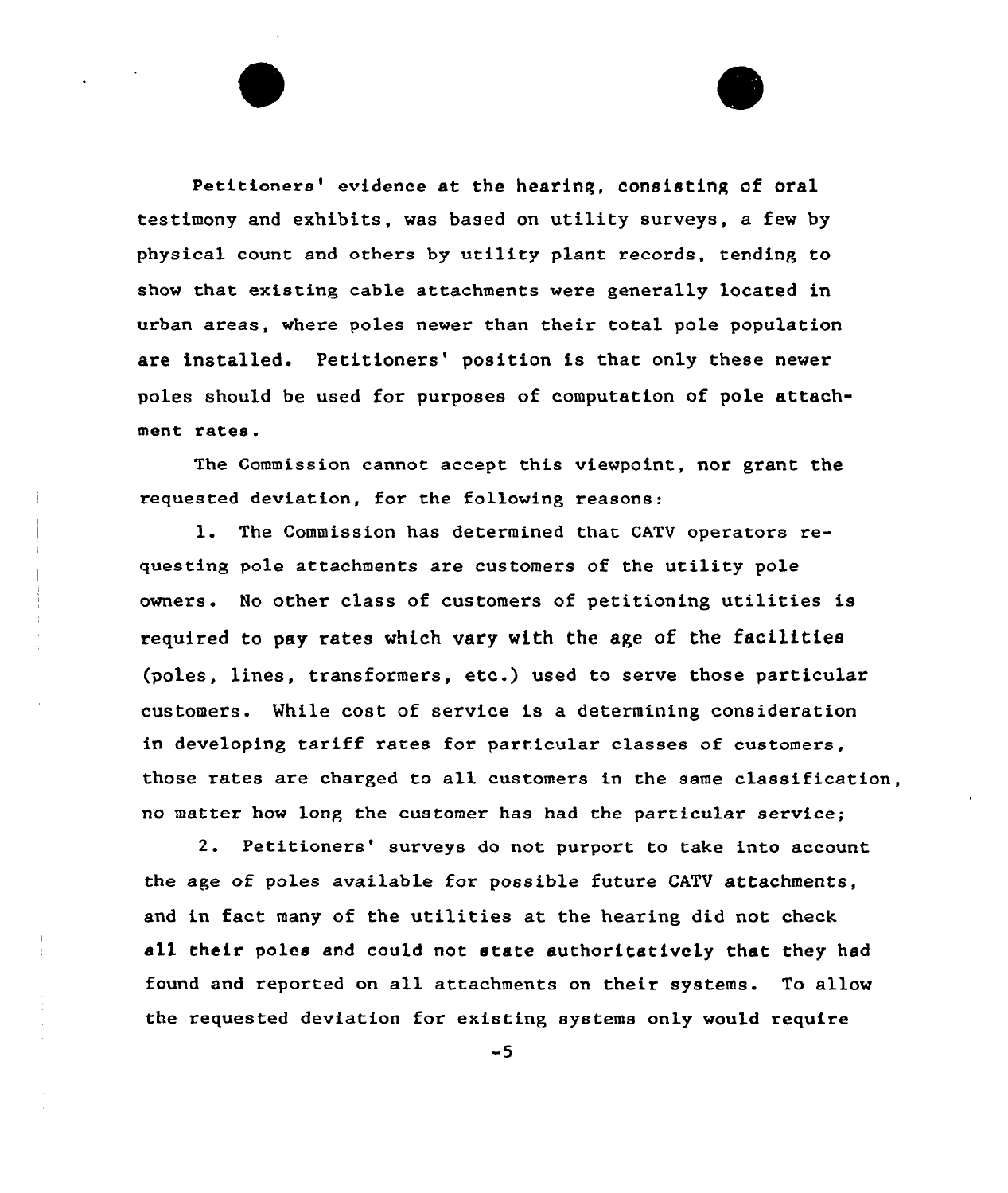new surveys each time a new attachment customer was authorized or discovered. The methodology was intended to establish rates which would be applicable to all CATV attachments, present or future, to be periodically updated by tariff only when embedded cost elements change;

3. All the parties to Administrative Case No. 25l agreed that a complete physical pole count and measurements were not necessary, economical, nor even desirable for the purpose of developing attachment rates. The Commission agreed, and based its methodology on appropriately weighted averages. Many of the petitioners recognized the practicality of this approach by utilizing only a sampling of their poles with CATV attachments. Therefore the Commission finds no reason to deviate from the methodology utilizing weighted averages; and

4. The entire methodology is based upon appropriate averaging techniques. These included not only the age and cost of poles used or available, but also the height of poles, the space occupied by the parties, including CATV operators, the clearance from ground to the lowest attachment on a pole, the depth of the pole in the ground, etc. To grant a deviation for one element would destroy the effectiveness of the methodology. Utilities would be forced, st great cost, to physically oxamino, count, and measure each pole and its attachments, and continually to update its records and tariff filings as new poles and attachments came into service.

 $-6-$